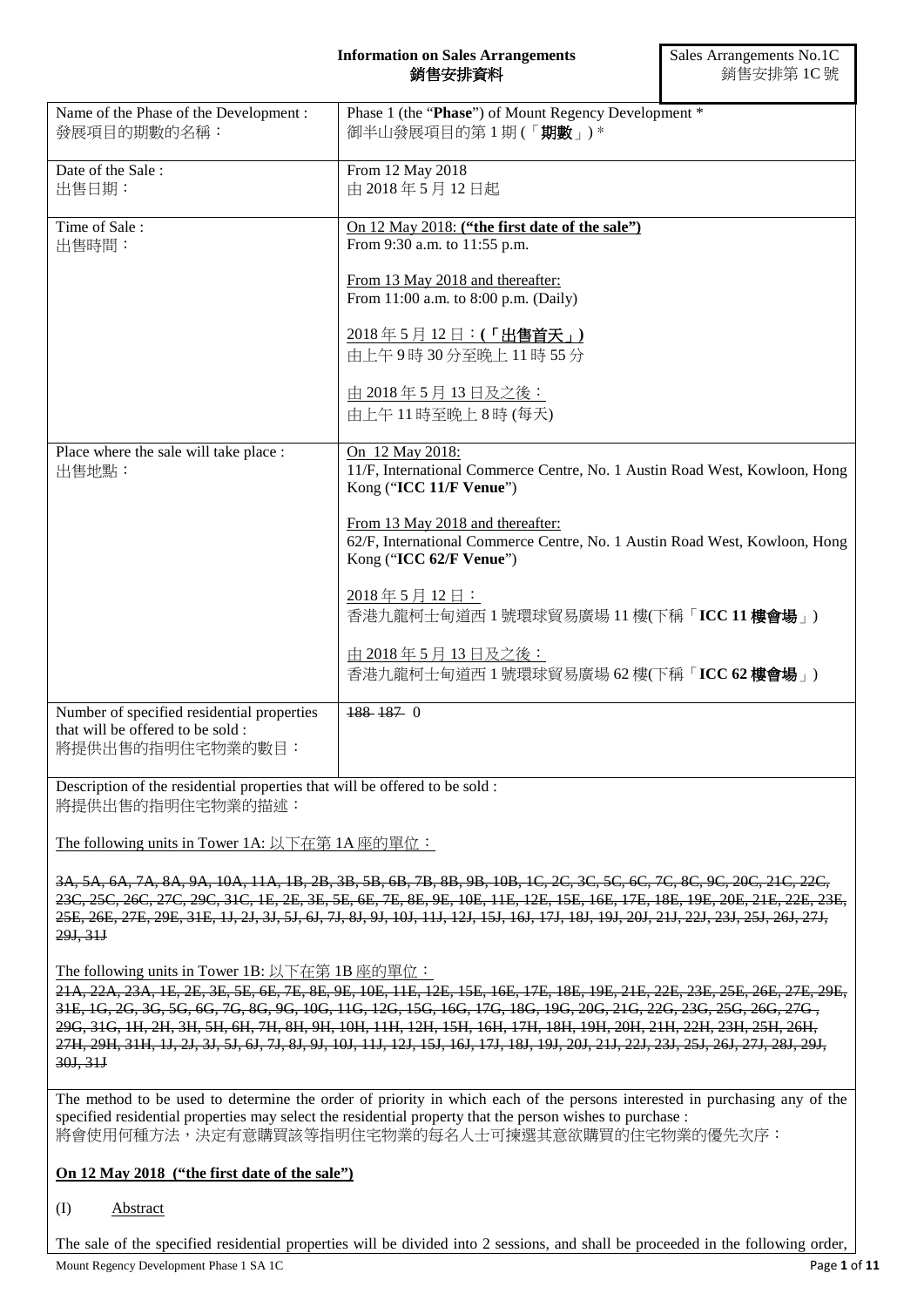|                  | namely, Session A followed by Session B:-                                                                                                                                            |                                                                                                                                                                                                                                                                                                                             |                                                                                                                                                                                                                                                                                                                                                                                                                                                                                                                                                                                                                                                                                                                                               |
|------------------|--------------------------------------------------------------------------------------------------------------------------------------------------------------------------------------|-----------------------------------------------------------------------------------------------------------------------------------------------------------------------------------------------------------------------------------------------------------------------------------------------------------------------------|-----------------------------------------------------------------------------------------------------------------------------------------------------------------------------------------------------------------------------------------------------------------------------------------------------------------------------------------------------------------------------------------------------------------------------------------------------------------------------------------------------------------------------------------------------------------------------------------------------------------------------------------------------------------------------------------------------------------------------------------------|
| <b>Session</b>   | Rules<br>for<br>selecting<br>residential<br>specified<br>properties                                                                                                                  | Specified residential properties<br>that will be offered to be sold in<br>the Session                                                                                                                                                                                                                                       | <b>Additional Rules</b>                                                                                                                                                                                                                                                                                                                                                                                                                                                                                                                                                                                                                                                                                                                       |
| <b>Session A</b> | Must purchase at least<br>two (2) but not more than<br>three<br>(3)<br>specified<br>residential<br>properties,<br>subject to the additional<br>rules set out in the right<br>column. | specified<br>residential<br>All<br>properties set out in this Sales<br>Arrangements;<br>including<br>the<br>following units:-<br>Flats in Tower 1A:<br>20E, 21E, 22E, 23E, 25E, 26E,<br>27E, 29E, 31E, 20J, 21J, 22J,<br>23J, 25J, 26J, 27J, 29J, 31J<br>(the above flats in Tower 1A are<br>referred as "Session A Units") | Must purchase at least:-<br>1.<br>(a) one (1) Session A Unit; $AND$<br>(b) one $(1)$ but not more than two<br>(2) other specified residential<br>properties set out in this Sales<br>Arrangements (i.e.<br>specified<br>residential property that is not a<br>Session A Unit), provided that<br>specified<br>residential<br>such<br>property is not a Flat B from<br>Tower 1A (i.e. 1B, 2B, 3B, 5B,<br>6B, 7B, 8B, 9B, 10B).<br>Any specified residential properties<br>2.<br>available for sale in Session A not<br>sold in this Session A (if any) will be<br>made available for purchase in<br>Session B.<br>If the Session A Units available for<br>$3_{-}$<br>selection<br>and<br>purchase<br>are<br>exhausted, then Session A will end. |
| <b>Session B</b> | Must purchase not more<br>than two (2) specified<br>residential properties                                                                                                           | After the completion of Session<br>A, all remaining specified<br>residential properties which are<br>still available for sale                                                                                                                                                                                               | Must purchase at least one (1) but not<br>more than two (2) specified residential<br>properties.                                                                                                                                                                                                                                                                                                                                                                                                                                                                                                                                                                                                                                              |

(II) Procedures for Session A

- 1. Eligible persons interested in purchasing any of the specified residential properties that will be offered to be sold in Session A ("**Form A Registrant**") must follow the rules set out in the Abstract in Section (I) and the procedures specified in Sections (II) and (IV) of this Sales Arrangements.
- 2. Form A Registrant must submit the following:-
	- (a) only one Bulk Purchase Registration of Intent (Form A) duly completed and signed by the Form A Registrant;
	- (b) Bulk Purchase Registration of Intent (Form A) shall be accompanied with two (2) or more cashier orders. Each cashier order shall be in the sum of HK\$100,000 and made payable to "Woo Kwan Lee & Lo"; and
	- (c) a copy of the Form A Registrant's H.K.I.D. Card(s)/Passport(s) or (if applicable) copy of Business Registration Certificate and documents filed with the Companies Registry showing the current list of director(s) and secretary and a copy of H.K.I.D. Card(s)/Passport(s) of the director(s)

to **ICC 62/F Venue** after relevant price lists of the specified residential properties are made available till 8:00p.m. on 10 May 2018 during office hours (i.e. from 11:00a.m. to 8:00p.m. (daily)). The closing time for submission of Bulk Purchase Registration of Intent (Form A) will be 8:00p.m. on 10 May 2018. Late submission or submission outside the office hours will not be accepted.

3. (a) On the first date of the sale, Form A Registrant who holds a valid Bulk Purchase Registration of Intent (Form A) shall **personally** (or (if an individual) pursuant to a validly executed power of attorney in a form prescribed by the Vendor) attend the **ICC 11/F Venue** between 9:30 a.m. and 10:15 a.m. The Vendor may, for the purpose of logistics, efficiency, convenience, safety and/or other reasons to facilitate the balloting, make use of the lobby on 3/F, 10/F, 48/F, 49/F of International Commerce Centre, No. 1 Austin Road West, Kowloon, Hong Kong (the "**Additional ICC Venues**") and/or ICC 62/F Venue to accommodate some of the Form A Registrants by making announcement at the ICC 11/F Venue and/or the ICC 62/F Venue and/or the Additional ICC Venues.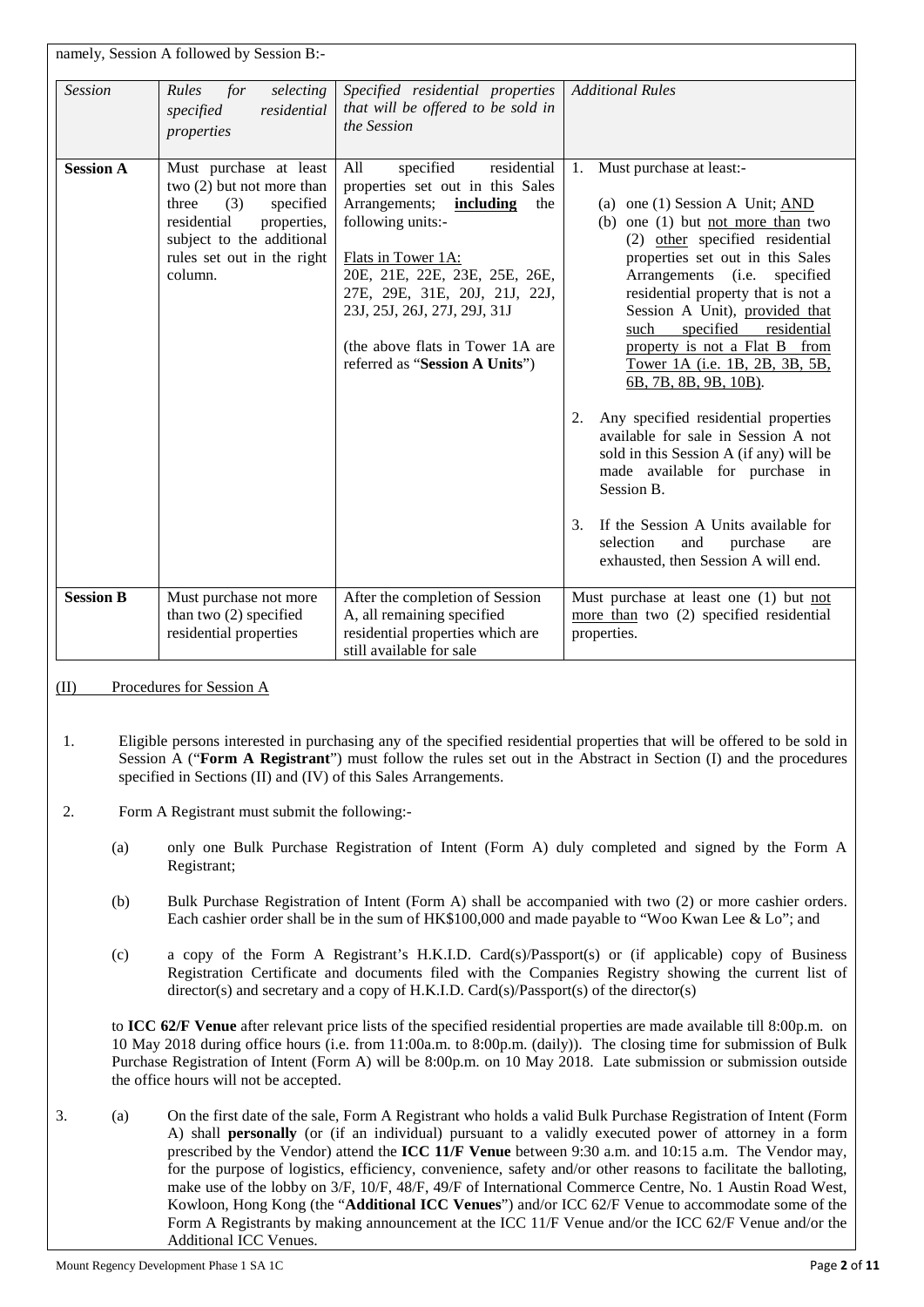- (b) For the purpose of verification of identity, Form A Registrant must bring along the original receipt of the valid Bulk Purchase Registration of Intent (Form A) and his/her original H.K.I.D. Card(s)/Passport(s) or (if applicable) copy of Business Registration Certificate and documents filed with the Companies Registry showing the current list of director(s) and secretary and a copy of H.K.I.D. Card(s)/Passport(s) of the director(s). Form A Registrants who arrive at the ICC 11/F Venue or (if directed by the Vendor) the Additional ICC Venues/ICC 62/F Venue beyond 10:15 a.m. on the first date of the sale shall not be eligible to participate in this Session.
- (c) (If the Form A Registrant comprises corporation) If after the submission of Bulk Purchase Registration of Intent (Form A) there is any change in the directorship of the corporation, the Bulk Purchase Registration of Intent (Form A) shall become invalid immediately and such Form A Registrant shall not be eligible to participate in this Session.
- 4. After verification of the identity of Form A Registrants by the Vendor, balloting will take place to determine the order of priority.
- 5. (a) Immediately after the balloting, Form A Registrants (if the registrant is a corporation, then **all of its directors**) shall **personally** (or (if an individual) pursuant to a validly executed power of attorney in a form prescribed by the Vendor) select the specified residential properties which are still available at the time of selection in the order of priority according to the "ballot result sequence" and in an orderly manner and within reasonable time. The Form A Registrants shall **in compliance with the rules set out in the Abstract in Section (I) above applicable to Session A** select and purchase at least 2 and not more than 3 specified residential property(ies), otherwise his/her/its/their order of priority shall lapse automatically and he/she/it/they will no longer be eligible to participate in this Session.
	- (b) If the Form A Registrant has successfully selected any of the specified residential properties in compliance with the rules set out in the Abstract in Section (I), the Form A Registrant shall personally (or (if an individual) pursuant to a validly executed power of attorney in a form prescribed by the Vendor) enter into one or more Preliminary Agreement(s) for Sale and Purchase of the selected specified residential property(ies). Prior to the signing of the Preliminary Agreement for Sale and Purchase, Form A Registrant may notify the Vendor on spot to add and/or delete individual(s) signing the Preliminary Agreement(s) for Sale and Purchase , but subject to the following:
		- (i) at least one (1) Preliminary Agreement for Sale and Purchase of the selected specified residential properties shall be entered into **personally** by the Form A Registrant;
		- (ii) the Form A Registrant will not be allowed to first delete and then add individual(s) signing the Preliminary Agreement for Sale and Purchase;
		- (iii) if a Form A Registrant wishes to add any individual(s), the additional individual(s) must be the **close relative**(s) (i.e. spouse, parents, children, brothers, sisters, grandparents and grandchildren (a "**Close Relative**")) of **ALL** the individual(s) comprised in the Form A Registrant and subject to the provision of adequate proof of such relationship to the Vendor's satisfaction whose determination shall be final;
		- (iv) if a Form A Registrant wishes to delete any individual(s), then prior to deletion of any individual(s) all the individual(s) comprised in the Form A Registrant must be the **Close Relative** of each other and subject to the provision of adequate proof of such relationship to the Vendor's satisfaction whose determination shall be final.

All the person(s) signing the Preliminary Agreement(s) for Sale and Purchase shall sign personally (or (if an individual) pursuant to a validly executed power of attorney in a form prescribed by the Vendor) as purchaser. The Vendor reserves its absolute discretion to allow or reject the Form A Registrant's request to add and/or delete any individual(s).

- 6. For the avoidance of doubt, Form A Registrants who have not selected and purchased any specified residential property in Session A will **NOT** be allowed to participate in Session B in their capacity as Form A Registrants.
- 7. If the number of specified residential properties the Form A Registrant purchases exceeds the number of cashier orders submitted with the Bulk Purchase Registration of Intent (Form A), the Form A Registrant shall submit on spot to the Vendor one cashier order for each extra specified residential property. Each cashier order shall be in the sum of HK\$100,000 and made payable to "Woo Kwan Lee & Lo".
- 8. If the remaining Session A Units available for selection and purchase is such that the rules for Session A as set out in the Abstract in Section (I) cannot be satisfied, then Session A will end.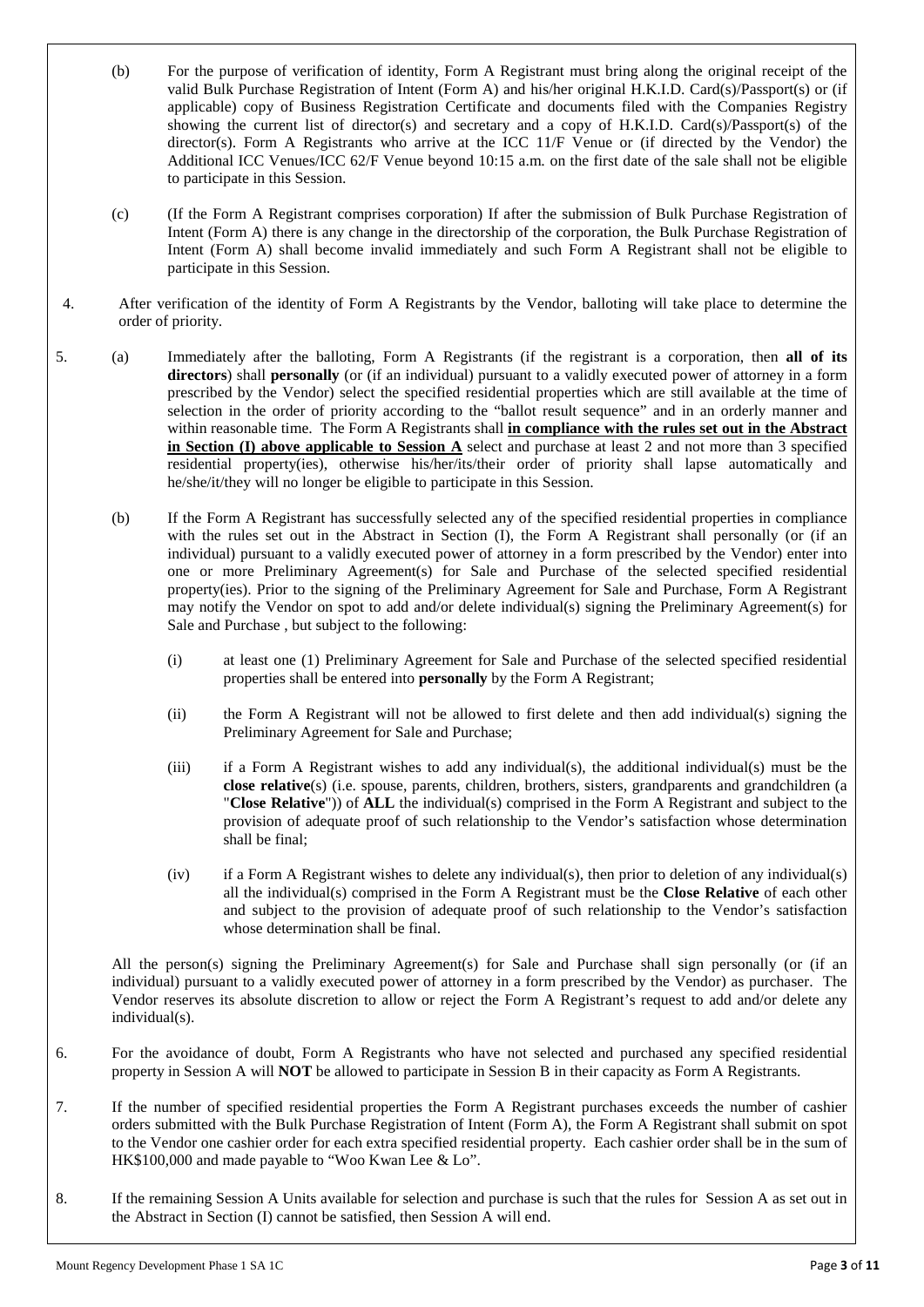### (III) Procedures for Session B

- 9. Balloting will be used to determine the order of priority. Eligible persons interested in purchasing any of the specified residential properties that will be offered to be sold in Session B ("**Form B Registrant**") must follow the rules set out in the Abstract in Section (I) and the procedures specified in Sections (III) and (IV) of this Sales Arrangements.
- 10. The Vendor may postpone the commencement of Session B pending completion of Session A. Form B Registrants will not be separately notified of such change.
- 11. Form B Registrant must submit the following:-
	- (a) only one Registration of Intent (Form B) duly completed and signed by the Form B Registrant;
	- (b) Registration of Intent (Form B) shall be accompanied with cashier order(s). The number of cashier order(s) shall equal to the number of specified residential properties which Form B Registrant intends to purchase as indicated in the Registration of Intent (Form B), but in any event shall not exceed 2. Each cashier order shall be in the sum of HK\$100,000 and made payable to "Woo Kwan Lee & Lo"; and
	- (c) a copy of the Form B Registrant's H.K.I.D. Card(s)/Passport(s) or (if applicable) copy of Business Registration Certificate and documents filed with the Companies Registry showing the current list of director(s) and secretary and a copy of H.K.I.D. Card(s)/Passport(s) of the director(s)

to **ICC 62/F Venue** after relevant price lists of the specified residential properties are made available till 8:00p.m. on 10 May 2018 during office hours (i.e. from 11:00a.m. to 8:00p.m. (daily)). The closing time for submission of Registration of Intent (Form B) will be 8:00p.m. on 10 May 2018. Late submission or submission outside the office hours will not be accepted.

12. Balloting will take place in batches:-

### (a) *First round balloting for this Session (for dividing all Form B Registrants into one or more sub-group(s))*

- (i) The first round balloting for this Session will take place at or after 3:00 p.m on 11 May 2018 at **ICC 62/F Venue** for the purposes of dividing the Form B Registrants into one or more *sub-*group(s). The Vendor reserves the right at any time, for the purposes of maintaining order at the **ICC 62/F Venue** and/or facilitating smooth operation of the balloting procedures, to adjust the time and date of the first round balloting. Any changes to the time and date of the first round balloting will be posted at the **ICC 62/F Venue**. Form B Registrants will not be notified separately of such changes.
- (ii) The results of the first round balloting, including "registration number", "division of *sub-*group", "check-in timeslot for each *sub-*group" will be posted by the Vendor at the **ICC 62/F Venue** and 3/F, Lobby International Commerce Centre, No. 1 Austin Road West, Kowloon, Hong Kong after completion of the first round balloting. Form B Registrants will not be separately notified of the ballot results.
- (b) *Second round balloting (for determining the order of priority of Form B Registrants in selecting and purchasing specified residential properties)*
	- (i) The second round balloting for the *sub-*group(s) of Form B Registrants will take place on 12 May 2018 in batches at the **ICC 11/F Venue** at the beginning of the relevant "check-in timeslot for each *sub-*group" as posted by the Vendor pursuant to sub-paragraph (a)(ii) above. The Vendor reserves the right at any time, for the purposes of maintaining order at the **ICC 11/F Venue** and/or facilitating smooth sale of the specified residential properties, to adjust the time and date of the second round balloting. Any changes to the time and date of the second round balloting will be posted at the **ICC 11/F Venue**. Form B Registrants will not be notified separately of such changes.
	- (ii) For the purpose of verification of identity, Form B Registrants must bring along the original receipt of the valid Registration of Intent (Form B) and his/her/its/their original H.K.I.D. Card(s)/Passport(s) or (if applicable) copy of Business Registration Certificate and the original H.K.I.D. Card(s)/Passport(s) of the director(s) and (if the Form B Registrant comprises corporation, then all directors of that corporation) **personally** (or (if an individual) pursuant to a validly executed power of attorney in a form prescribed by the Vendor) attend the ICC 11/F Venue according to "check-in timeslot for each *sub-*group" posted by the Vendor. The Vendor may, for the purpose of logistics, efficiency, convenience, safety and/or other reasons to facilitate the second round balloting, make use of Additional ICC Venues to accommodate some of the Form B Registrants by making announcement and/or posting notice(s) at the **ICC 11/F Venue** and/or the Additional ICC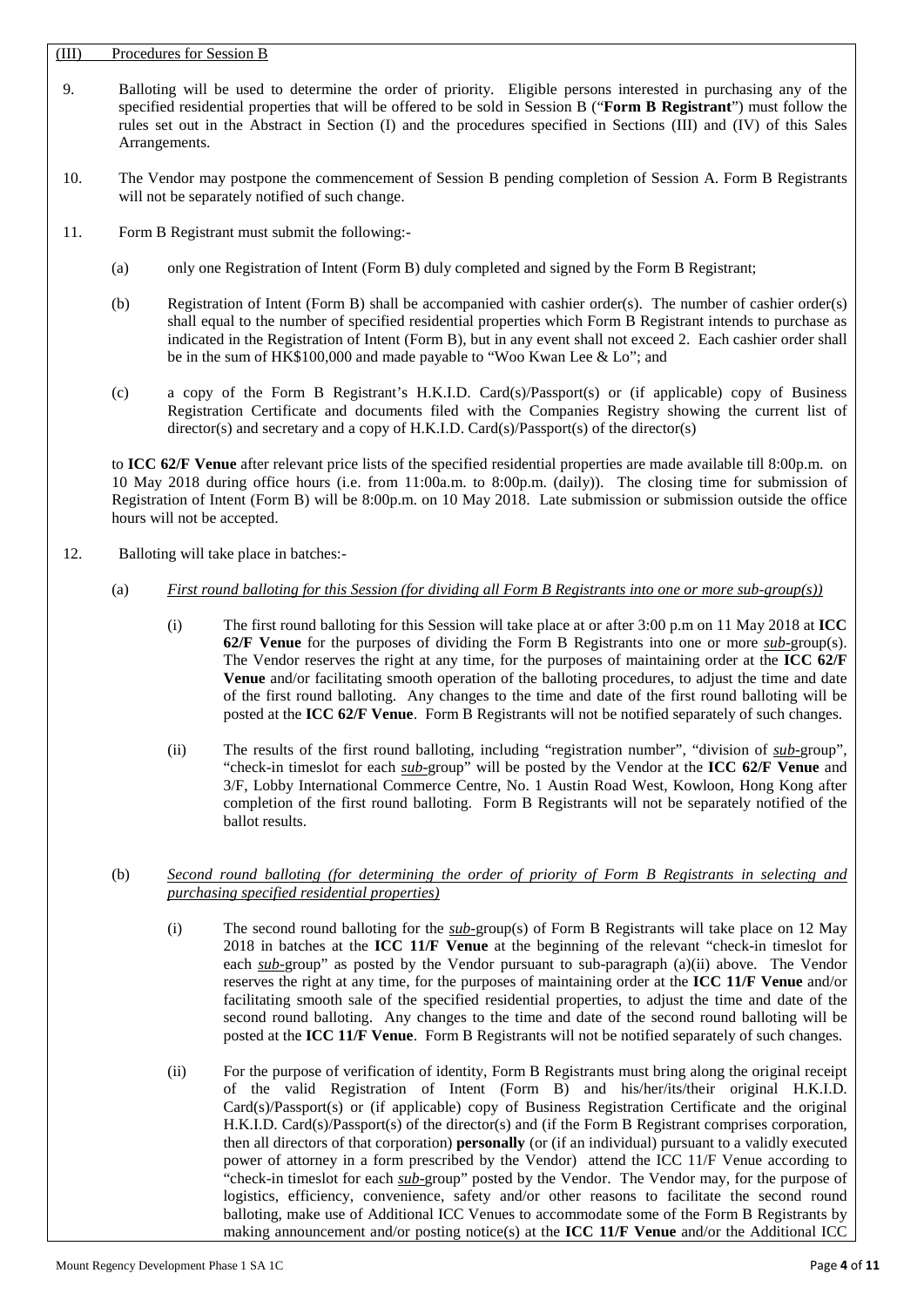Venues and/or the ICC 62/F Venue. Form B Registrants who arrive at the **ICC 11/F Venue** or (if directed by the Vendor) the Additional ICC Venue beyond their "check-in timeslot for each *sub*group" shall not be eligible to participate in this Session.

- (iii) (If the Form B Registrant comprises corporation) If after the submission of Registration of Intent (Form B) there is any change in the directorship of the corporation, the Registration of Intent (Form B) shall become invalid immediately and such Form B Registrant shall not be eligible to participate in this Session.
- (iv) For the purpose of the second round balloting, every Registration of Intent (Form B) shall be allotted one lot. The results of the second round balloting, including "registration number" and "ballot result sequence" will be announced and/or posted by the Vendor at the **ICC 11/F Venue** and/or the Additional ICC Venues (if applicable) and/or the ICC62/F Venue. Form B Registrants will not be separately notified of the ballot results.
- (v) Form B Registrant who leaves the ICC 11/F Venue and/or the Additional ICC Venues (if applicable) and/or the ICC 62/F Venue while his/her/its/their *sub-*group is in session for selecting and purchasing specified residential properties shall be disqualified for participating in the selection and purchase of specified residential properties and his/her/its/their order of priority shall lapse immediately.
- 13. (a) Immediately after the second round balloting, Form B Registrants (if the registrant is a corporation, then **all of its directors**) shall **personally** (or (if an individual) pursuant to a validly executed power of attorney in a form prescribed by the Vendor) select the specified residential properties which are still available at the time of selection in the order of priority according to the "ballot result sequence" and in an orderly manner and within reasonable time. The Form B Registrants shall **in compliance with the rules set out in the Abstract in Section (I) above applicable to Session B** select and purchase 1 or 2 specified residential property(ies), otherwise his/her/its/their order of priority shall lapse automatically and he/she/it/they will no longer be eligible to participate in this Session.
	- (b) If the Form B Registrant has successfully selected any of the specified residential properties in compliance with the rules set out in the Abstract in Section (I), the Form B Registrant shall personally (or (if an individual) pursuant to a validly executed power of attorney in a form prescribed by the Vendor) enter into one or more Preliminary Agreement(s) for Sale and Purchase of the selected specified residential property(ies). Prior to the signing of the Preliminary Agreement for Sale and Purchase, Form B Registrant may notify the Vendor on spot to add and/or delete individual(s) signing the Preliminary Agreement(s) for Sale and Purchase , but subject to the following:
		- (i) (only applicable if the Form B Registrant shall select to purchase two (2) specified residential properties) at least one (1) Preliminary Agreement for Sale and Purchase of the selected specified residential properties shall be entered into **personally** by the Form B Registrant;
		- (ii) the Form B Registrant will not be allowed to first delete and then add individual(s) signing the Preliminary Agreement for Sale and Purchase;
		- (iii) if a Form B Registrant wishes to add any individual(s), the additional individual(s) must be the **close relative(s)** (i.e. spouse, parents, children, brothers, sisters, grandparents and grandchildren ("**Close Relative**")) of **ALL** the individual(s) comprised in the Form B Registrant and subject to the provision of adequate proof of such relationship to the Vendor's satisfaction whose determination shall be final;
		- (iv) if a Form B Registrant wishes to delete any individual(s), then prior to deletion of any individual(s) all the individual(s) comprised in the Form B Registrant must be the **Close Relative** of each other and subject to the provision of adequate proof of such relationship to the Vendor's satisfaction whose determination shall be final.

All the person(s) signing the Preliminary Agreement(s) for Sale and Purchase shall sign personally (or (if an individual) pursuant to a validly executed power of attorney in a form prescribed by the Vendor) as purchaser. The Vendor reserves its absolute discretion to allow or reject the Form B Registrant's request to add and/or delete any individual(s).

## (IV) General Procedures

14. Each individual or corporation (whether alone or jointly with others) shall only be registered under one valid Bulk Purchase Registration of Intent (Form A) and/or one valid Registration of Intent (Form B). Duplicated registration in a Session will not be accepted. The Bulk Purchase Registration of Intent (Form A) / Registration of Intent (Form B) is personal to the registrant and shall not be transferable. The order of submission of the Bulk Purchase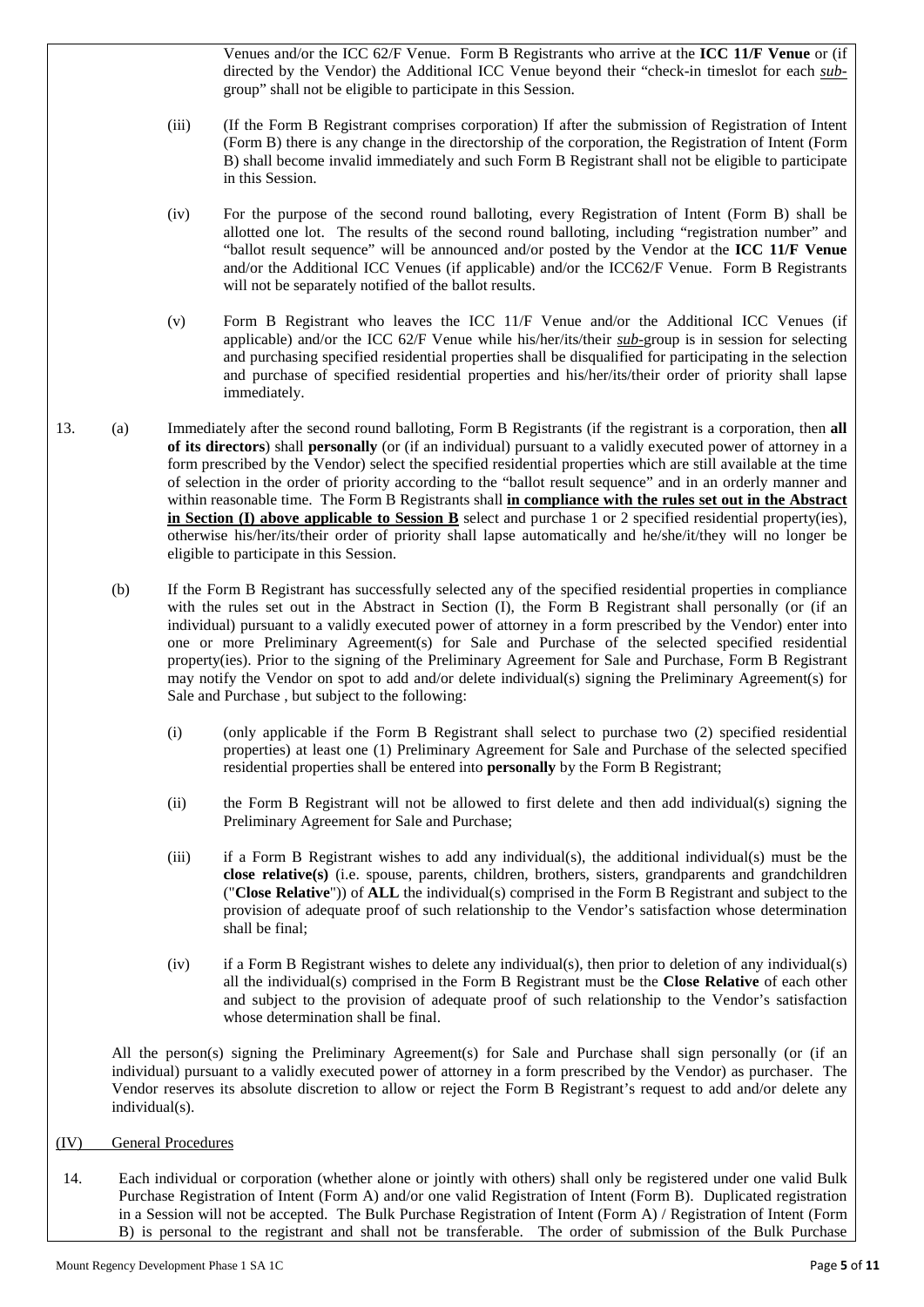Registration of Intent (Form A) / Registration of Intent (Form B) will not have any impact on the order of priority for selecting the specified residential properties. In case of dispute, the Vendor reserves its right to determine whether a Bulk Purchase Registration of Intent (Form A) / Registration of Intent (Form B) is valid and should be included in balloting.

- 15. If a registrant purchases any specified residential property(ies), the cashier order(s) will be used as part payment of the preliminary deposit for the purchase of the specified residential property(ies).
- 16. The Vendor shall not be responsible to the registrants for any error or omission contained in the ballot results.
- 17. If a registrant has not purchased any specified residential property or the number of specified residential property(ies) being purchased is less than the number indicated in his/her/its/their Registrant(s) of Intent, his/her/its/their unused cashier order(s) will be available for collection by the registrant (or his/her/its/their authorized person) at **ICC 62/F Venue** from 14 May 2018 to 15 May 2018 during office hours (i.e. from 11:00a.m. to 8:00p.m.). The registrant must bring along his/her/its/their H.K.I.D. Card(s)/Passport(s) (or a copy of the H.K.I.D.  $Card(s)/Passport(s)$  of the registrant if unused cashier order(s) is/are collected by authorized person), (if applicable) copy of Business Registration Certificate, the original receipt of valid Bulk Purchase Registration of Intent (Form A) / Registration of Intent (Form B), and (if applicable) a valid authorization letter and a copy of the H.K.I.D. Card/Passport of the authorized person.
- 18. After the completion of the balloting and selection of the specified residential properties by the eligible persons in accordance with the above procedures, the remaining specified residential properties (if any) will be sold on a first come first served basis to any person interested in purchasing. In case of any dispute, the Vendor reserves its absolute right to allocate any specified residential properties to any person interested in purchasing by any method (including balloting).
- 19. The Vendor reserves the right to close the **ICC 11/F** Venue and the Additional ICC Venues (if applicable) at any time if all the specified residential properties have been sold out, provided that the **ICC 62/F Venue** shall be open for the collection of unused cashier order(s) at the time period specified in paragraph 17 above.
- 20. If Tropical Cyclone Warning Signal No. 8 or above or Black Rainstorm Warning Signal is in effect in Hong Kong at any time between the hours of 7:30 a.m. and 11:55 p.m. on the date on which Bulk Purchase Registration of Intent (Form A) / Registration of Intent (Form B) may be submitted and/or the first date of the sale, then, for the safety of the registrants and the maintenance of order at the ICC 11/F Venue and/or the Additional ICC Venues (if applicable) and/or ICC 62/F Venue, the Vendor reserves its absolute right to change the date(s) and/or time (including the closing date and/or time) for submission of Bulk Purchase Registration of Intent (Form A) / Registration of Intent (Form B) and/or the first date of the sale to such other date(s) and/or time as the Vendor may consider appropriate and/or to close the ICC 11/F Venue and/or the Additional ICC Venues (if applicable) and/or ICC 62/F Venue. Details of the arrangement will be posted by the Vendor on the website [\(www.mountr](http://www.mount/)egency.com.hk) designated by the Vendor for the Phase of the Development. Registrants will not be notified separately of the arrangement.

## **On 13 May 2018 and thereafter:**

- 21. Subject to the completion of the selecting and purchasing of the specified residential properties by eligible persons in accordance with the above procedures, the remaining specified residential properties (if any) will be sold on a first come first served basis to any person interested in purchasing the remaining specified residential properties. In case of any dispute, the Vendor reserves its absolute right to allocate any remaining specified residential properties to any person interested in purchasing by any method (including balloting).
- 22. The Vendor reserves the right to close the **ICC 62/F Venue** at any time if all the specified residential properties have been sold out, provided that the **ICC 62/F Venue** shall be open for the collection of unused cashier order(s) at the time period specified in paragraph 17 above.
- 23. If the Vendor postpones the first date of the sale to such other date pursuant to this Sales Arrangements, the subsequent dates of sale will be postponed accordingly.
- 24. If Tropical Cyclone Warning Signal No. 8 or above or Black Rainstorm Warning Signal is in effect in Hong Kong at any time between the hours of 9:00 a.m. and 8:00 p.m. on any date of sale (other than the first date of the sale), for the safety of the registrants and the maintenance of order at the **ICC 62/F Venue**, the Vendor reserves its absolute right to close the **ICC 62/F Venue**. Details of the arrangement will be posted by the Vendor on the website (www.mountregency.com.hk) designated by the Vendor for the Phase of the Development.
- 25. In the event of any discrepancy between the English and Chinese versions of this Sales Arrangements, the English version shall prevail.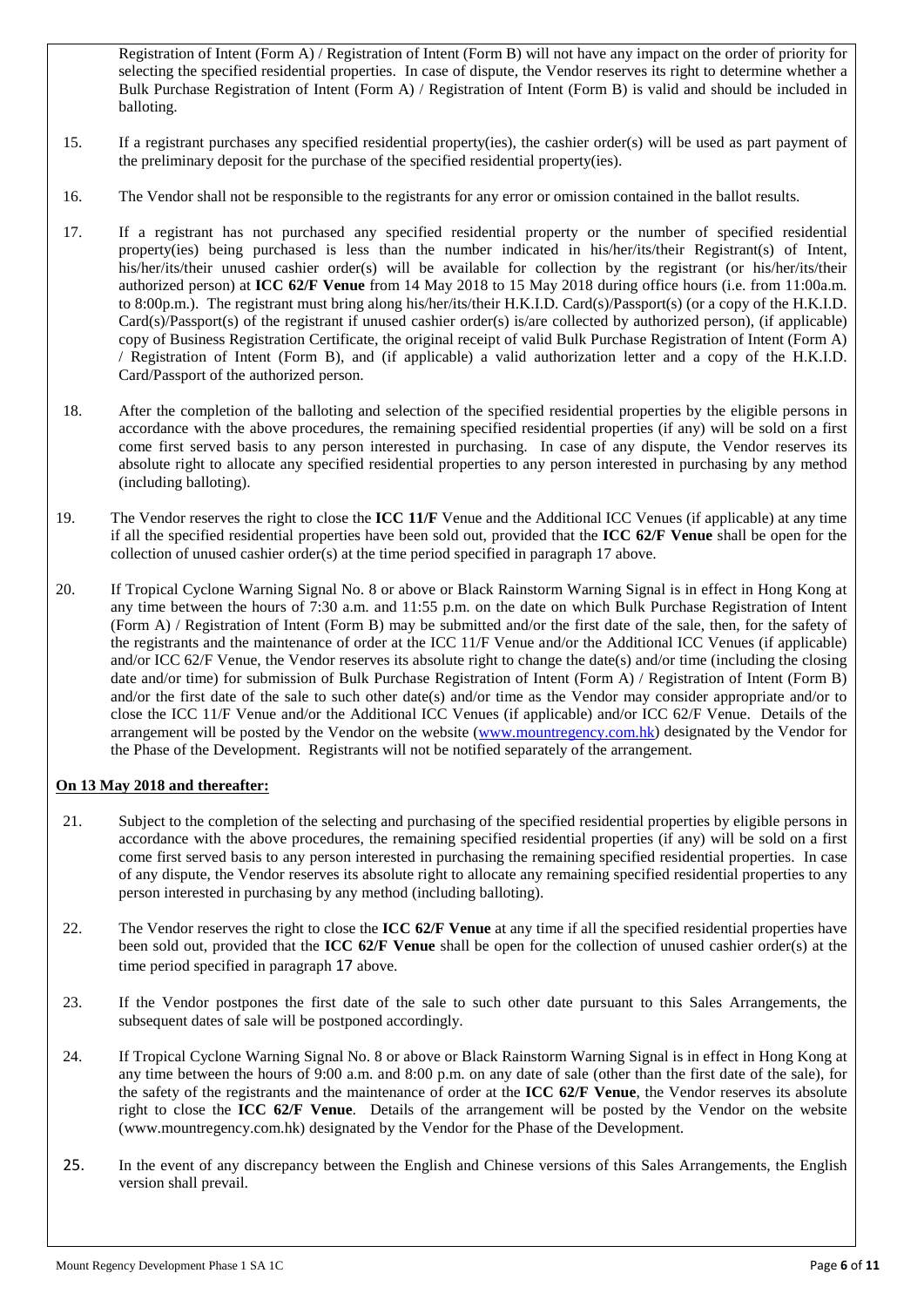# **2018** 年 **5** 月 **12** 日**(**下稱「出售首天」**)**:

## (I) 摘要

指明住宅物業將會分兩節出售及順序以第 A 節然後第 B 節進行:

| 節   | 揀選指明住宅物業<br>的規則                                       | 將在該節提供出售<br>的指明住宅物業                                                                                                                                                                                   | 額外規則                                                                                                                                                                                                                                                                                      |
|-----|-------------------------------------------------------|-------------------------------------------------------------------------------------------------------------------------------------------------------------------------------------------------------|-------------------------------------------------------------------------------------------------------------------------------------------------------------------------------------------------------------------------------------------------------------------------------------------|
| 第A節 | 必須購買最少 2個<br>但不多於 3個指明<br>住宅物業,並須遵<br>守右欄所列的額外<br>規則。 | 所有於此銷售安排<br>資料列明的指明住<br>宅物業,包括以下單<br>位:-<br>以下在第1A座的<br>單位:<br>20E, 21E, 22E, 23E,<br>25E, 26E, 27E, 29E,<br>31E, 20J, 21J, 22J,<br>23J, 25J, 26J, 27J,<br>29J, 31J<br>(以上 第1A座的單<br>位均稱為「第A<br>節單位」) | 必須購買最少:-<br>1.<br>(a) 1 個第 A 節單位;及<br>(b) 1 個 但不多於 2 個於此銷售安排資料列明指明住宅<br>物業(即不是第 A 節單位的指明住宅物業),只要此指明住<br>宅物業不是第1A座的 B 單位(即 1B, 2B, 3B, 5B, 6B, 7B,<br>$8B, 9B, 10B$ ).<br>2.<br>任何第 A 節可供出售的指明住宅單位於第 A 節未被購買<br>(如有)將會於第 B 節以供出售。<br>$\overline{3}$ .<br>如所有可供出售及選擇的第A節單位已售畢, 第A節將<br>會結束。 |
| 第B節 | 必須購買不多於 2<br>個指明住宅物業                                  | 所有於第 A 節完成<br>後剩餘仍可供出售<br>的指明住宅物業。                                                                                                                                                                    | 必須購買最少1個但不多於2個指明住宅物業,                                                                                                                                                                                                                                                                     |

## (II) 第 A 節的程序

- 1. 有意購買任何在第 A 節出售的指明住宅物業的合資格人士(下稱「表格 **A** 登記人」)須遵從本銷售安排第(I)部 份的摘要列出的規則及第(II)及(IV)部份指定的程序。
- 2. 表格 A 登記人須從指明住宅物業的相關價單提供後至 2018 年 5 月 10 日晚上 8 時於辦公時間內(即每日上午 11 時至晚上 8 時)到 ICC 62 樓會場:-
	- (a) 遞交一份已填妥及由表格 A 登記人簽署的量購購樓意向登記(表格 A);
	- (b) 量購購樓意向登記(表格 A)須附有 2 張或以上本票。每張本票金額為港幣\$100,000 及抬頭人須為「胡 關李羅律師行」;及
	- (c) 遞交表格 A 登記人的香港身份證/護照副本或(如適用) 商業登記證書副本及已於公司註冊處 登記之文件以顯示當時的董事及秘書的名單及董事的身份證/護照副本。

遞交量購購樓意向登記(表格 A)截止時間為 2018 年 5 月 10 日 晚上 8 時。逾期遞交或在辦公時間以外遞交的 恕不受理。

- 3. (a) 持有有效的量購購樓意向登記(表格 A)之表格 A 登記人須於出售首天上午 9 時 30 分至上午 10 時 15 分內親身(或(如個人)按賣方所規定的樣本並有效地簽署的授權書)到達 ICC 11 樓會場。賣方可基於流 程、效率、方便、安全及/或其他便利抽籤程序的原因使用香港九龍柯士甸道西 1 號環球貿易廣場 3 樓、10 樓、48 樓及 49 樓大堂 (「外加 **ICC** 會場」) 及/或 ICC 62 樓會場以容納部份表格 A 登記人, 並於 ICC 11 樓會場及/或 ICC 62 樓會場及/或外加 ICC 會場作出適當的公布。
	- (b) 為核實身份,表格 A 登記人須攜同有效的量購購樓意向登記(表格 A)收據正本及其香港身份證/護照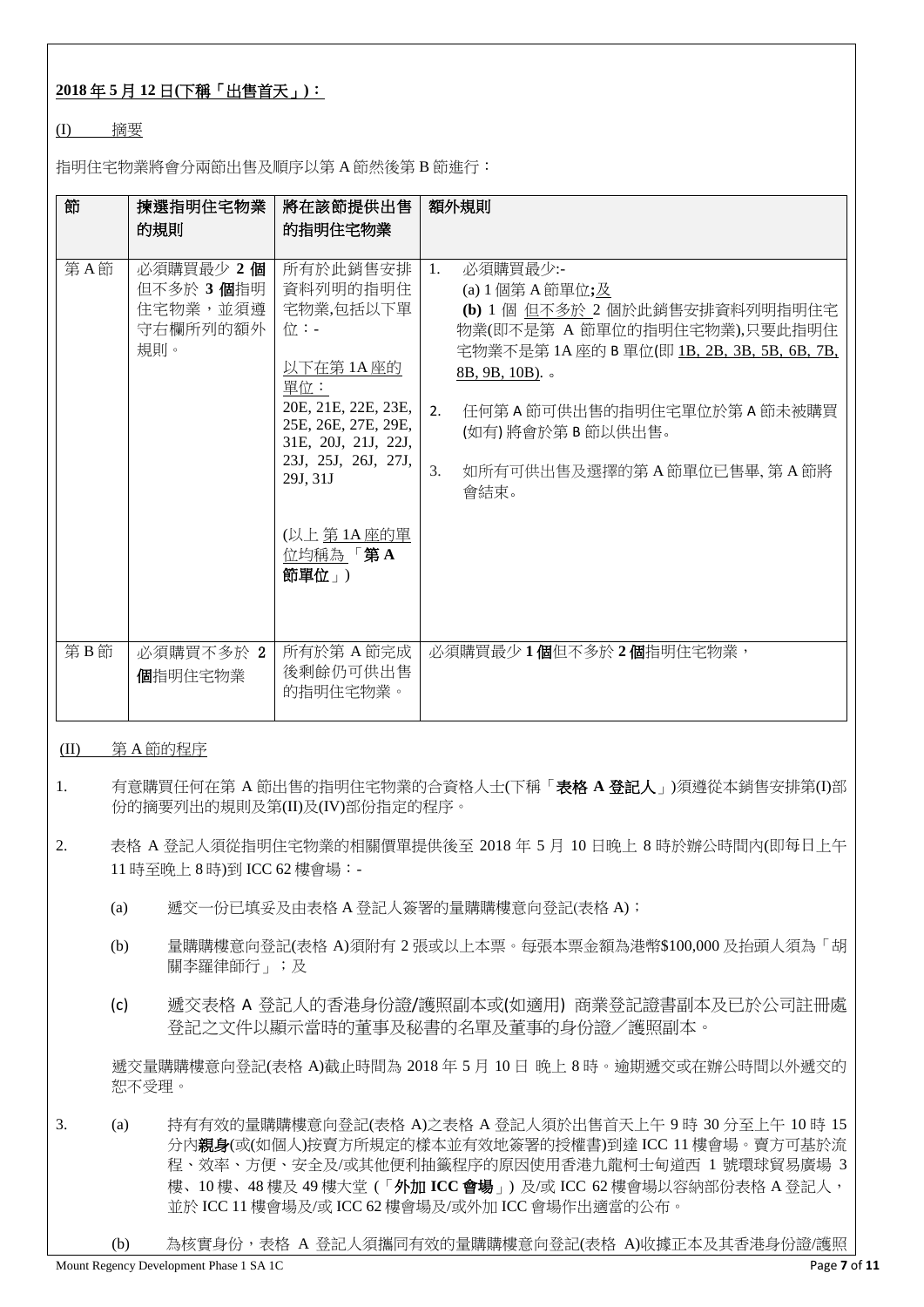正本或(如適用) 商業登記證書副本及已於公司註冊處登記之文件以顯示當時的董事及秘書的 名單及董事的身份證/護照副本 。於出售首天上午 10 時 15 分以外的時間才到達 ICC 11 樓會場 或(如賣方指示)外加 ICC 會場/ICC 62 樓會場的表格 A 登記人將不享有參與抽籤的資格。

- (c) (如表格 A 登記人由公司組成)如果在遞交量購購樓意向登記(表格 A)後,公司有任何董事會成員的變 更,其相關的量購購樓意向登記(表格 A)將立即變成無效,表格 A 登記人將不享有參與本節的資格。
- 4. 賣方核實表格 A 登記人身份後, 抽籤將進行決定優先次序。
- 5. (a) 抽籤後,表格 A 登記人(如表格 A 登記人由公司組成,則該公司的**所有董事**)須根據「抽籤結果順序」 有秩序地及於合理時間内**親身**(或(如個人)按賣方所規定的樣本並有效地簽署的授權書))揀選於當時仍 可供揀選的指明住宅物業。表格 A 登記人須 遵守上述第**(I)**部份的摘要列出適用於第 **A** 節的規則 選 購 2 個或 3 個指明住宅物業, 否則其優先次序將自動失效, 表格 A 登記人將不再享有參與本節的資 格。
	- (b) 如果表格 A 登記人遵從本銷售安排第(I)部份的摘要列出的規則成功揀選指明住宅物業,表格 A 登記 人須親身(或(如個人)按賣方所規定的樣本並有效地簽署的授權書)簽署一份或多份臨時買賣合約購買 其揀選的指明住宅物業。在簽署臨時買賣合約前,表格 A 登記人可即時通知賣方增加及/或刪除簽署 臨時買賣合約的個人,惟須受以下所限:
		- (i) 表格 A 登記人須親身簽署至少 1 份指明住宅物業的臨時買賣合約;
		- (ii) 表格 A 登記人將不可先刪除然後增加簽署臨時買賣合約的個人;
		- (iii) 如表格 A 登記人希望加入任何個人,新加入之個人必須為所有組成表格 A 登記人的個人的 近親(即配偶、父母、子女、兄弟、姊妹、祖父母、外祖父母、孫、孫女、外孫及外孫女 (「**近親**」)),登記人須提供令賣方滿意的該**近親**關係的證明,就此賣方的決定為最終;
		- (iv) 如表格 A 登記人希望刪除任何個人,則在刪除任何個人之前所有組成表格 A 登記人的個人 必須互相為對方的**近親**及登記人須提供今賣方滿意的該**近親**關係的證明,就此賣方的決定為 最終。

所有人須以買家身份親身(或(如個人)按賣方所規定的樣本並有效地簽署的授權書)簽署臨時買賣合約。賣方保 留其絕對酌情權允許或拒絕表格 A 登記人增加及/或刪除任何個人的要求。

- 6. 為免疑問,沒有在第 A 節選購任何指明住宅物業的表格 A 登記人**不可**以表格 A 登記人身份參與第 B 節。
- 7. 如果表格 A 登記人選購的指明住宅物業數目多於其遞交量購購樓意向登記(表格 A)時附有本票的數目,表格 A 登記人須為每一多出之指明住宅物業即場向賣方補交一張本票。每張本票金額為港幣\$100,000 及抬頭人須 為「胡關李羅律師行」。
- 8. 如在第 A 節餘下可供選購的指明住宅物業數目不能滿足第(I)部份的摘要列出對此第 A 節的規則,則第 A 節將 會完結。
- (III) 第 B 節的程序
- 9. 以抽籤方式決定選擇住宅物業的次序。有意購買任何在第 B 節出售的指明住宅物業的合資格人士(下稱「表格 B 登記人」)須遵從本銷售安排第(I)部份的摘要列出的規則及第(III)及(IV)部份指定的程序。
- 10. 賣方有權利押後第 B 節開始的時間直至第 A 節完畢爲止。表格 B 登記人將不獲另行通知該更改。
- 11. 表格 B 登記人須從指明住宅物業的相關價單提供後至 2018 年 5 月 10 日晚上 8 時於辦公時間內(即每日上午 11 時至晚上 8 時)到 ICC 62 樓會場:
	- (a) 遞交一份已填妥及由表格 B 登記人簽署的購樓意向登記(表格 B);
	- (b) 購樓意向登記(表格 B)須附有本票,本票的數目須與表格 B 登記人於購樓意向登記(表格 B)內填寫的 意欲購買的指明住宅物業數目相同,惟不能多於 2 個。每張本票金額為港幣\$100,000 及抬頭人須為 「胡關李羅律師行」;及
	- (c) 遞交表格 B 登記人的香港身份證/護照或(如適用)商業登記證書副本及已於公司註冊處登記之文件以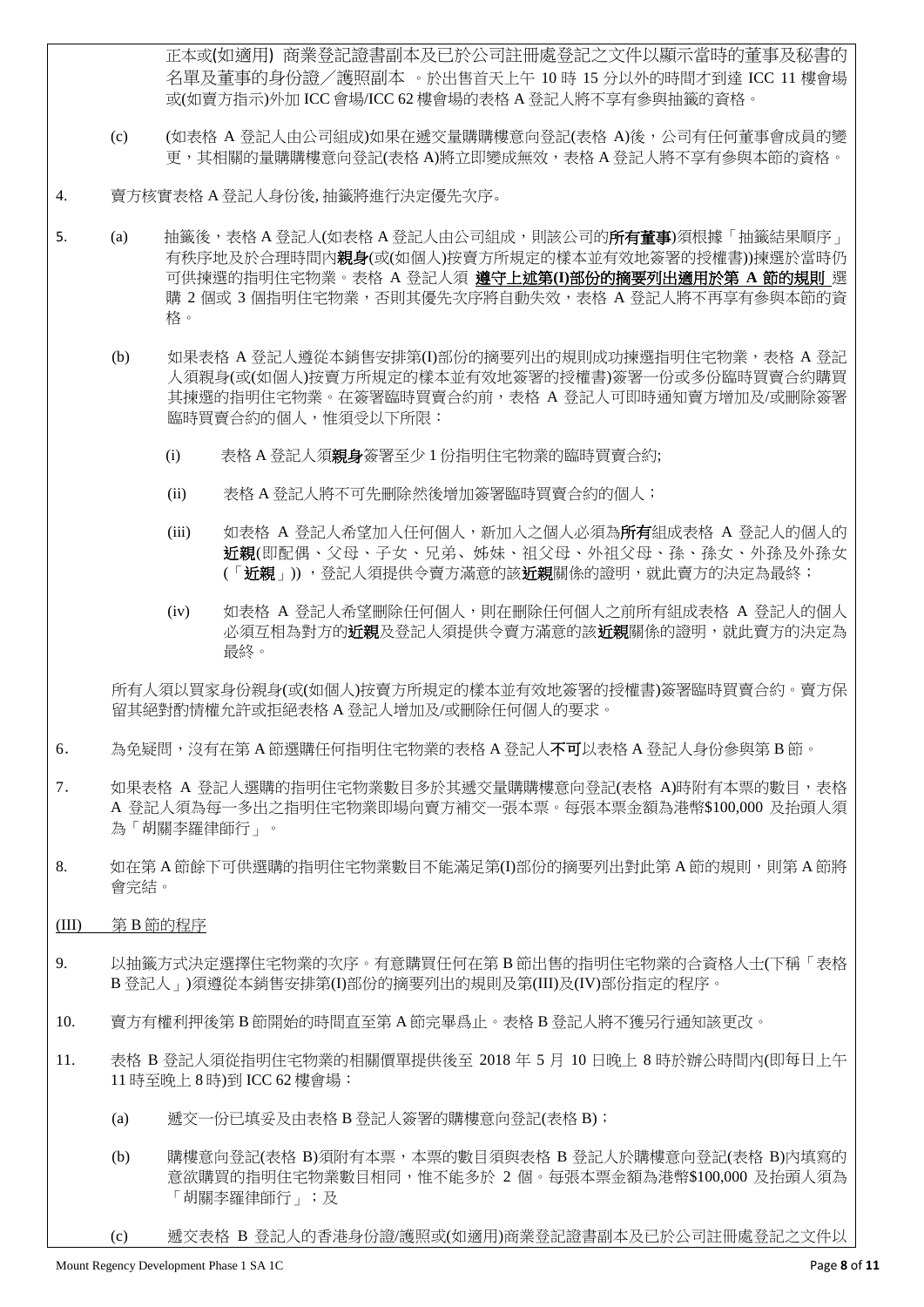顯示當時的董事及秘書的名單及董事的身份證/護照副本。

遞交購樓意向登記(表格 B)截止時間為 2018 年 5 月 10 日晚上 8 時。逾期遞交或在辦公時間以外遞交的恕不受 理。

- 12. 抽籤將分階段進行:
	- (a) 本節的第一輪抽籤*(*將所有表格 *B* 登記人分為一個或多個組別*)*
		- (i) 本節的第一輪抽籤程序將於 2018 年 5 月 11 日下午 3 時或之後於 ICC 62 樓會場進行,以將表 格 B 登記人分為一個或多個組別。為了維持 ICC 62 樓會場秩序及/或流暢地進行抽籤程序 的目的,賣方保留權利在任何時間調整第一輪抽籤程序的時間和日期。任何第一輪抽籤程序 的時間和日期的修改會張貼於 ICC 62 樓會場。表格 B 登記人將不獲另行通知該等修改。
		- (ii) 第一輪抽籤完成之後,賣方會將第一輪抽籤結果,包括「登記號碼」、「分組結果」及「每 組別報到時段」張貼於 ICC 62 樓會場及香港九龍柯士甸道西 1 號環球貿易廣場 3 樓大堂。 表格 B 登記人將不獲另行通知抽籤結果。
	- (b) 第二輪抽籤*(*決定表格 *B* 登記人的選購指明住宅物業的優先次序*)*
		- (i) 已被分組的表格 B 登記人的第二輪抽籤程序將於 2018 年 5 月 12 日於賣方根據上述第(a)(ii) 分段公布之相關「每組別報到時段」開始時於 ICC 11 樓會場分階段進行。為了維持 ICC 11 樓會場秩序及/或流暢地銷售指明住宅物業的目的,賣方保留權利在任何時間調整第二輪抽 籤程序的時間和日期。任何抽籤程序的時間和日期的修改會張貼於 ICC 11 樓會場。表格 B 登記人將不獲另行通知該等修改。
		- (ii) 為讓賣方核實登記人身份,表格 B 登記人(如表格 B 登記人由公司組成,則該公司的所有董 事)須按賣方公布的「每組別報到時段」親身(或(如個人)按賣方所規定的樣本並有效地簽署 的授權書)攜同有效的購樓意向登記(表格 B)收據正本及其香港身份證/護照正本或(如適用) 商業登記證書副本及所有董事的香港身份證/護照正本,到達 ICC 11 樓會場。賣方可基於流 程、效率、方便、安全及/或其他便利第二輪抽籤程序的原因使用外加 ICC 會場以容納部份 表格 B 登記人,並於 ICC 11 樓會場及/或外加 ICC 會場及/或 ICC 62 樓會場作出公布及/ 或貼出告示。於其「每組別報到時段」以外的時間才到達 ICC 11 樓會場或(如賣方指示) 外 加 ICC 會場的表格 B 登記人將不享有參與本節的資格。
		- (iii) (如表格 B 登記人由公司組成)如果在遞交購樓意向登記(表格 B)後,公司有任何董事會成員 的變更,其相關的購樓意向登記(表格 B)將立即變成無效,表格 B 登記人將不享有參與本節 的資格。
		- (iv) 為第二輪抽籤的目的,每一份購樓意向登記(表格 B)可獲分配 1 個籌。賣方會將第二輪抽籤 結果,包括「登記號碼」及「抽籤結果順序」於 ICC 11 樓會場及/或外加 ICC 會場(如適用) 及/或 ICC 62 樓會場公布及/或貼出告示。表格 B 登記人將不獲另行通知抽籤結果。
		- (v) 在其組別進行選購指明住宅物業之時離開 ICC 11 樓會場及/或外加 ICC 會場(如適用) 及/或 ICC 62 樓會場之表格 B 登記人將被取消參與選購指明住宅物業的資格及其優先次序將立即 失效。
- 13. (a) 第二輪抽籤後,表格 B 登記人(如表格 B 登記人由公司組成,則該公司的**所有董事**)須根據「抽籤結 果順序,有秩序地及於合理時間内**親身**(或(如個人)按賣方所規定的樣本並有效地簽署的授權書)揀選於當時仍 可供揀選的指明住宅物業。表格 B 登記人須 遵守上述第**(I)**部份的摘要列出適用於第 **B** 節的規則 選購 1 個或 2 個指明住宅物業,否則其優先次序將自動失效,表格 B 登記人將不再享有參與本節的資格。

(b) 如果表格 B 登記人遵從本銷售安排第(I)部份的摘要列出的規則成功揀選指明住宅物業,表格 B 登記 人須親身(或(如個人)按賣方所規定的樣本並有效地簽署的授權書)簽署臨時買賣合約購買其揀選的指明住宅物 業。在簽署臨時買賣合約前,表格 B 登記人可即時涌知賣方增加及/或刪除簽署臨時買賣合約的個人,惟須受 以下所限:

(i) (只適用於購買 2 個指明住宅物業的表格 B 登記人) 表格 B 登記人須親身簽署至少 1 份指明住宅物 業的臨時買賣合約;

(ii) 表格 B 登記人將不可先刪除然後增加簽署臨時買賣合約的個人;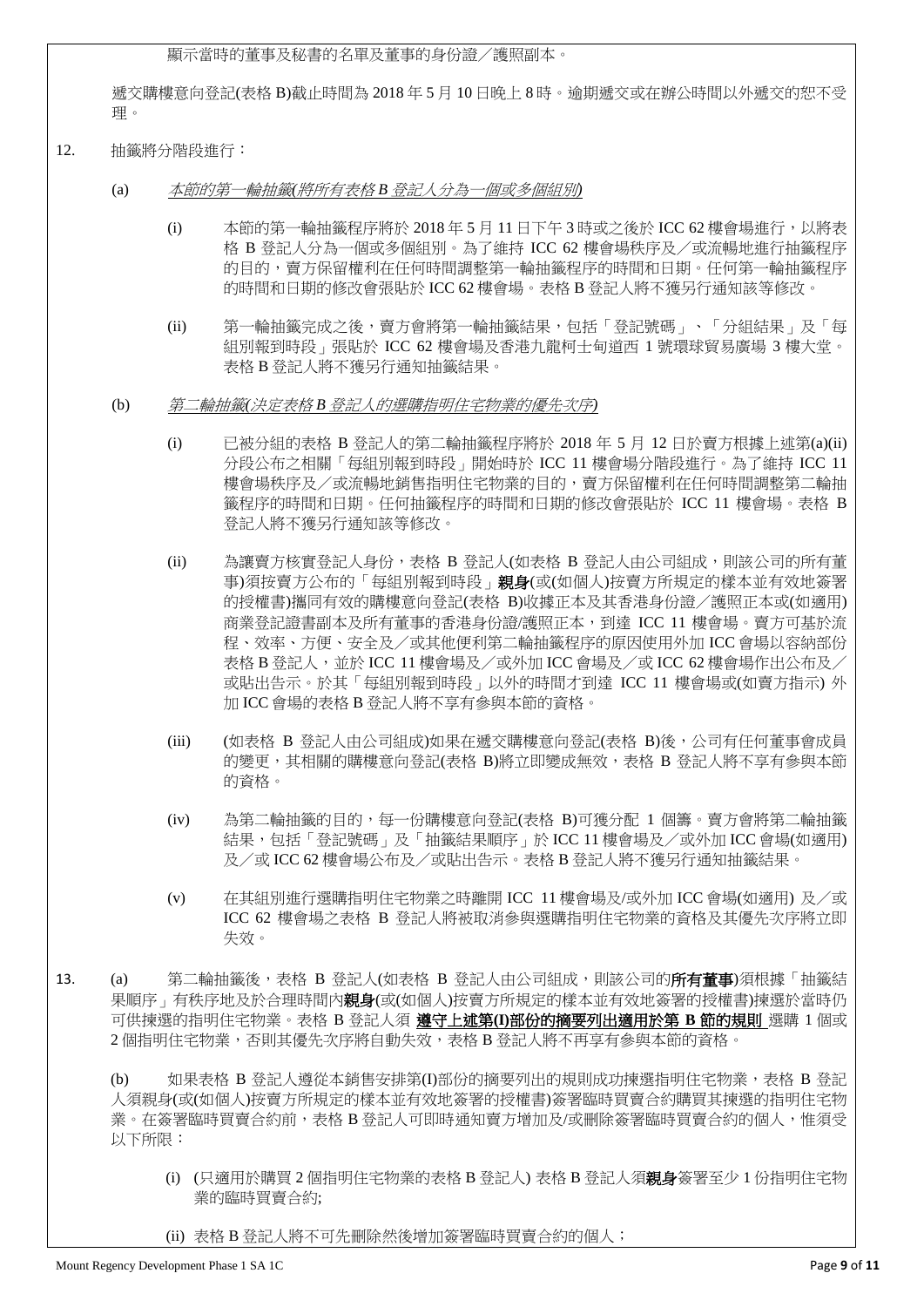- (iii) 如表格 B 登記人希望加入任何個人,新加入之個人必須為**所有**組成表格 B 登記人的個人的**近親** (即配偶、父母、子女、兄弟、姊妹、祖父母、外祖父母、孫、孫女、外孫及外孫女) (「近 **親**」),登記人須提供今賣方滿意的該**近親**關係的證明,就此賣方的決定為最終;
- (iv) 如表格 B 登記人希望刪除任何個人,則在刪除任何個人之前所有組成表格 B 登記人的個人必須 互相為對方**近親**及登記人須提供令賣方滿意的該**近親**關係的證明,就此賣方的決定為最終。

所有人須以買家身份親身(或(如個人)按賣方所規定的樣本並有效地簽署的授權書)簽署臨時買賣合約。賣方保 留其絕對酌情權允許或拒絕表格 B 登記人增加及/或刪除任何個人的要求。

### (IV) 一般程序

- 14. 每人或公司(不論單獨或與他方聯名)只可登記一份有效的量購購樓意向登記(表格 A)及/或一份有效的購樓 意向登記(表格 B),在一節中的重複的登記將不會被接受。量購購樓意向登記(表格 A) / 購樓意向登記(表 格 B)只適用於登記人本人及不能轉讓。遞交量購購樓意向登記(表格 A) / 購樓意向登記(表格 B)次序不會 影響揀選指明住宅物業的優先次序。如有爭議,賣方保留權利決定量購購樓意向登記(表格 A) / 購樓意向 登記(表格 B)是否有效及是否應被納入抽籤。
- 15. 如登記人成功購入任何指明住宅物業,本票將會用作支付購買指明住宅物業的部份臨時訂金。
- 16. 如抽籤結果有任何錯誤或遺漏,賣方無須向登記人承擔任何責任。
- 17. 如登記人並無購入任何指明住宅物業或其購入之指明住宅物業數目少於其於相關購樓意向登記述明者,可 於 2018 年 5 月 14 日至 2018 年 5 月 15 日辦公時間內(上午 11 時至晚上 8 時)親臨 ICC 62 樓會場辦理取回 未使用的本票。登記人必須攜同登記人香港身份證 / 護照正本(如以獲授權人士取回未使用的本票,則須 攜同登記人香港身份證/護照副本)、(如適用)商業登記證書副本、有效的量購購樓意向登記(表格 A) / 購樓 意向登記(表格 B)收據正本、及(如適用)有效的授權信及獲授權人士之香港身份證 / 護照副本。
- 18. 在當抽籤及合資格人士根據上述程序選購指明住宅物業完畢後,餘下的指明住宅物業(如有)將以先到先得 形式向任何有意購買的人士發售。如有任何爭議,賣方保留絕對權利以任何方式(包括抽籤)分配任何指明 住宅物業予任何有意購買的人士。
- 19. 賣方保留權利在所有指明住宅物業已售出的情況下於任何時間關閉 ICC 11 樓會場及外加 ICC 會場(如適 用),惟 ICC 62 樓會場會於上述第 17 段指明的時間内開放以用作辦理取回未使用的本票。
- 20. 如在可遞交量購購樓意向登記(表格 A) / 購樓意向登記(表格 B)的任何一天及/或出售首天上午 7 時 30 分至 晩上 11 時 55 分的任何時間内,八號或更高熱帶氣旋警告信號或黑色暴雨警告信號在香港生效,為保障登 記人的安全及維持 ICC 11 樓會場及/或外加 ICC 會場(如適用) 及/或 ICC 62 樓會場的秩序,賣方保留絕 對權利更改遞交量購購樓意向登記(表格 A) / 購樓意向登記(表格 B)的日期及/或時間(包括截止日期及/或時 間)及/或出售首天至賣方認為合適的其他日期及/或時間及/或關閉 ICC 11 樓會場及/或外加 ICC 會場(如適 用) 及/或 ICC 62 樓會場。賣方會將安排的詳情於賣方為發展項目的期數指定的互聯網網站的網址 (www.mountregency.com.hk)公布。登記人將不獲另行通知。

# **2018** 年 **5** 月 **13** 日及之後:

- 21. 在根據上述程序完成合資格人士選購指明住宅物業的前提下,餘下的指明住宅物業(如有)將以先到先得形 式向任何有意購買的人士發售。如有任何爭議,賣方保留絕對權利以任何方式(包括抽籤)分配任何餘下的 指明住宅物業予任何有意購買的人士。
- 22. 賣方保留權利在所有指明住宅物業已售出的情況下於任何時間關閉 ICC 62 樓會場,惟 ICC 62 樓會場會於 上述第 17 段指明的時間内開放以用作辦理取回未使用的本票。
- 23. 如賣方根據本銷售安排延遲出售首天至其他日期,其後的出售日期將會順延。
- 24. 如在任何出售日期(除出售首天)的上午 9 時至晚上 8 時 00 分的任何時間內,八號或更高熱帶氣旋警告信號 或黑色暴雨警告信號在香港生效,為保障登記人的安全及維持 ICC 62 樓會場的秩序,賣方保留絕對權利 關閉 ICC 62 樓會場。賣方會將安排的詳情於賣方為發展項目的期數指定的互聯網網站的網址(www. mountregency.com.hk)公布。